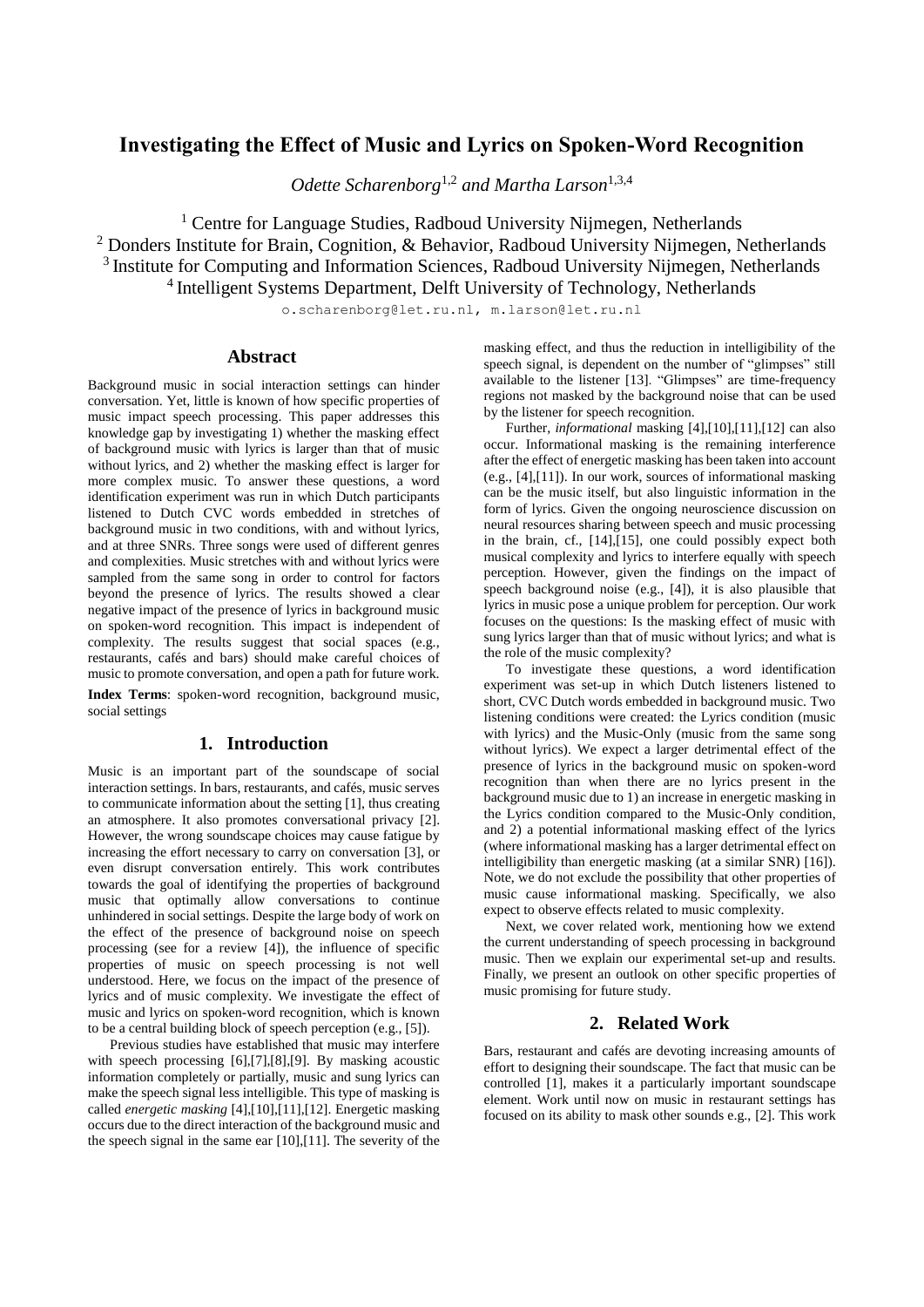proposes a music recommender system to support the choice of music that is an effective masker of speech noise.

Evidence that lyrics are a potential source of informational masking comes from studies that have investigated how lyrics in background music affect cognitive tasks. The impact of lyrical vs. non-lyrical music on foreign language vocabulary learning has been studied b[y \[17\].](#page-4-16) This work found a short-term effect when the language of the sung lyrics was familiar to the learner. The impact of music on work attention was studied by [\[18\].](#page-4-17) This work recommends that music with lyrics should be avoided to avoid impact on worker efficiency.

We know of three studies that investigated the effect of background music on speech processing and included background music with lyrics [\[6\]](#page-4-5)[,\[7\],](#page-4-6)[\[9\].](#page-4-8) However, none has investigated the role of lyrics, specifically. In contrast to preceding work, we isolate the effect of lyrics. Specifically, we aim to control for other factors in the music in our Music-Only and Lyrics conditions by using instrumental music and music containing lyrics taken from the same song.

## **3. Experimental set-up**

#### **3.1. Participants**

Twenty native Dutch listeners (11 females; mean age = 24.9, SD = 5.1) from the Radboud University subject pool participated in the experiment. None of the participants reported a history of language, speech, or hearing problems. The participants were paid 5 Euros for their participation.

#### **3.2. Materials**

## *3.2.1. Word stimuli*

The stimuli consisted of 150 Dutch CVC words spoken by a native speaker of Dutch, and were taken from an earlier study [\[19\]](#page-4-18) investigating the role of word frequency and neighborhood density on native spoken-word recognition. The word frequency and neighborhood density of the 150 words, which were obtained from [\[20\],](#page-4-19) were orthogonally varied (but not further investigated in this study).



<span id="page-1-1"></span>Figure 1. *Waveform and spectrogram of 4 seconds of the song "E go betta" (Song 1). Top panels with sung lyrics and bottom panels without lyrics.*

## *3.2.2. Background music*

The CVC words were embedded in background music. Since our ultimate goal is to understand how music influences speech comprehension in bars and restaurants, we chose music from a specific restaurant in Amsterdam. A dedicated curator selects the music for the restaurant. The restaurant is popular and the curator ensures that the music songs both fit the atmosphere of the restaurant, and are fresh. By focusing on this restaurant, we

could choose music that is varied in style, but not radically so. In this way, we could both ensure that we were experimenting with realistic restaurant music, and also minimize the impact of style differences between songs in our experiments. We chose the three songs listed i[n Table 1.](#page-1-0)

| Table 1. Bar/restaurant music used in the experiment |  |  |
|------------------------------------------------------|--|--|
|                                                      |  |  |

<span id="page-1-0"></span>

|                    | <b>Name</b> | Artist           | Genre     | <b>Rhythm</b> bpm |     |
|--------------------|-------------|------------------|-----------|-------------------|-----|
| Song 1             | E go betta  | Dele             | Afrobeat, | complex 110       |     |
| [21]               |             | Sosimi           | Funk      |                   |     |
| Song 2             | Purple      | Crustation Down- |           | simple            | 76  |
| $\lceil 22 \rceil$ |             |                  | tempo,    |                   |     |
|                    |             |                  | Trip Hop  |                   |     |
| Song 3             | Stay away   | Stephen          | Funk      | simple            | 118 |
| [23]               | from music  | Colebrook        |           |                   |     |

In order to control as much as possible for the music instruments and the presence of beats in the songs between the Music-Only and Lyrics conditions, we chose songs that contained stretches with and without lyrics and where the instrumental music for these stretches was approximately the same. This was investigated by listening and visual inspection of the spectrograms of the songs. Of each song, two versions were created: one with and one without lyrics. The longest stretches with and without lyrics were selected from each song by carefully cutting the appropriate stretches on the positivegoing zero-crossings using *Praat* [\[24\].](#page-4-23) We needed stretches of background music of approximately one minute in length. If no such stretch was present in the song, these were created by hand, by combining different stretches of the same song, while taking care that no abrupt changes in the music or lyrics would occur. This was checked both by listening and looking at the spectrograms. [Figure 1](#page-1-1) provides an example of a 4 seconds stretch for the Song 1 "E go betta". The top two panels show the condition with sung lyrics and the bottom two panels the condition without lyrics. As is clear, the overall structure of the music and beats is the same for the two conditions.

The resulting six background music files (3 songs, each in a Lyrics and a Music-Only condition) were then added to the stimuli at three different SNRs, i.e., SNR +15, +5, and 0 dB, using a custom-made *Praat* script. Each word stimulus was preceded by 200 ms of leading background music and followed by 200 ms of trailing background music. The stretch of background music was randomly selected from the background music files. A Hamming window was applied to the background music, with a fade in / fade out of 10 ms.

The SNRs were determined on the basis of a pilot study with 12 Dutch participants, none of whom participated in the current study. The SNRs were chosen such that for the easiest SNR, the background music is indeed perceived as being in the background, and at a level often found in coffee bars. The more difficult SNRs were chosen as to reflect a situation that is more to be expected in a pub or disco, as we were also interested in whether we could observe a point where the performance would 'break', i.e., would be severely impaired.

#### **3.3. Procedure**

Twelve experimental lists were created. Each list consisted of 150 items, with 50 items in each of the three SNR conditions. Half of the items in each SNR condition was assigned to the Lyrics condition  $(= 25$  items per SNR condition) and the other half to the Music-Only condition. Finally, the three different songs were randomly assigned to one of the items. The order of the SNR and Lyrics/Music-Only blocks were randomized and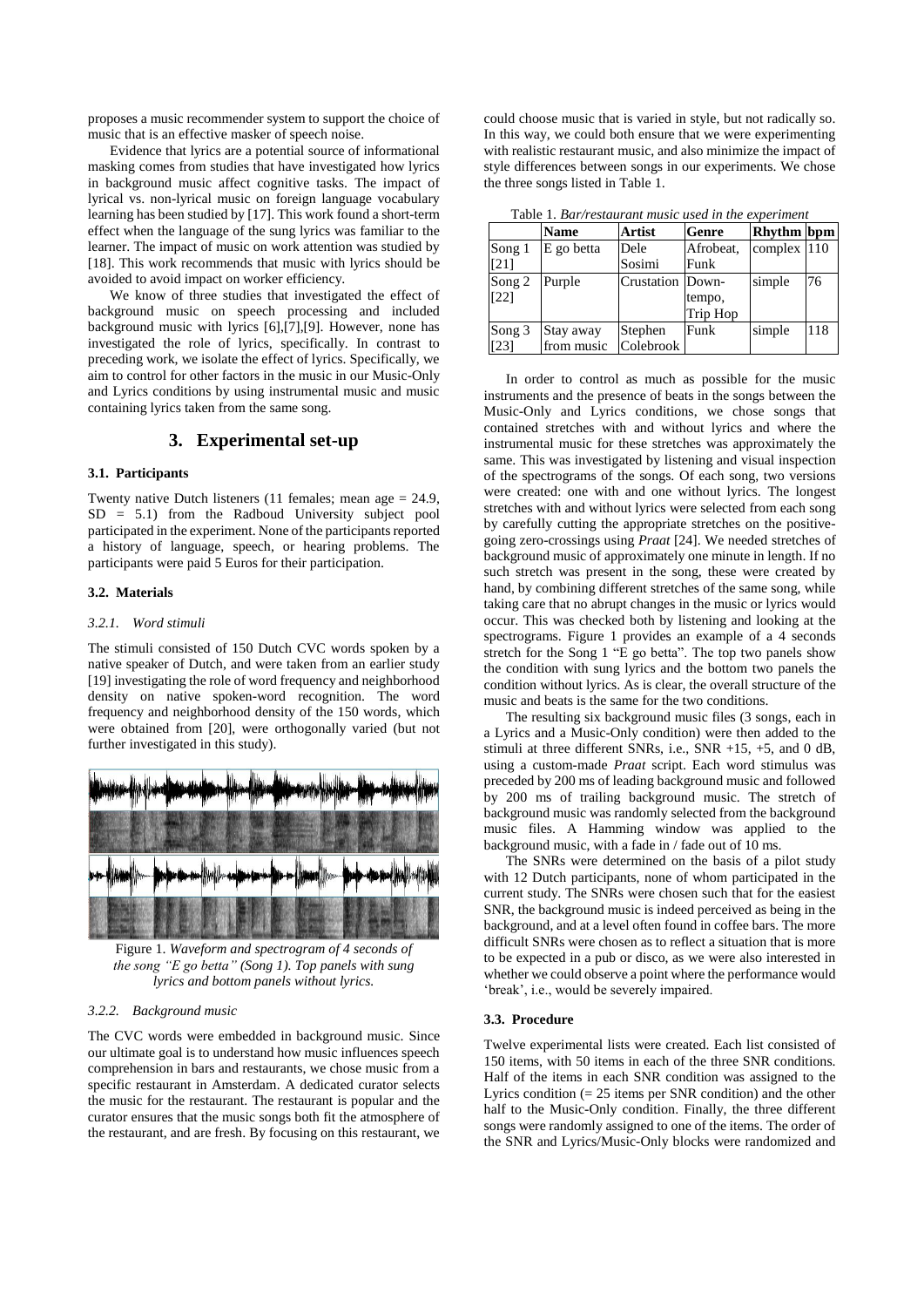counterbalanced across participants. Each participant was randomly assigned one list.

Participants were tested individually in a sound-treated booth. The stimuli were presented over closed headphones at a comfortable sound level. Participants listened to the 150 words and were asked to type in the word they thought they had heard. After pressing the return key, the next item was played.

#### **4. Results**

The top-left panel of [Figure 2](#page-2-0) shows the proportion of words correctly recognized for each of the SNR conditions for the two music backgrounds separately, averaged over the three songs. The dotted line shows the proportion correct for the music background without lyrics, the open-square line shows the proportion correct for the music background with lyrics. There was no performance difference for the easiest, 15 dB, listening condition, bu[t Figure 2](#page-2-0) shows a clear difference in recognition performance by the listeners between the two music conditions for the two more adverse listening conditions: fewer words were correctly recognized for the two worst listening conditions when the music contained lyrics compared to the condition where no lyrics were present.

Statistical analyses using generalized linear mixed-effect models (e.g., [\[25\]\)](#page-4-24), containing fixed and random effects, on the accuracy of the recognized words were carried out to investigate these observations. The dependent variable was whether the word stimulus was correctly identified ('1') or not ('0'). Fixed factors were SNR (3 levels: +15 dB (on the intercept), +5 and 0 dB; nominal variable, as this model (AIC=2513.9) significantly outperformed the model including SNR as a continuous variable (AIC=2526.0)), and crucially the absence (on the intercept) or presence of lyrics in the background noise. Stimulus, Subject, and Song were entered as random factors. Random by-Subject, by-Stimulus, and by-Song slopes for SNR were added, only the random by-Stimulus slope for SNR remained in the best-fitting model.



<span id="page-2-1"></span><span id="page-2-0"></span>Figure 2. *Proportion of correct responses for the three SNR conditions for the two music backgrounds separately, averaged over the three songs (top left panel) and for each song separately (top right and bottom panels).*

Table 2. *Fixed effect estimates for the best-fitting model for the overall analysis, n=3000.*

| < 0.001  |
|----------|
| .012     |
| < 0.001  |
| .83      |
| < 0.001  |
| ${<}001$ |
|          |

Table 3. *Fixed effect estimates for the best-fitting model for Song 1, n=1000.*

| $00116$ 1, $10 - 1000$  |          |      |         |  |
|-------------------------|----------|------|---------|--|
| Fixed effect            |          | SЕ   |         |  |
| Intercept               | 2.474    | .415 | < 0.001 |  |
| $SNR + 5$               | $-1.326$ | .390 | < 0.001 |  |
| SNR <sub>0</sub>        | $-1.603$ | .478 | < 0.001 |  |
| Lyrics                  | $-.640$  | .34  | .066    |  |
| $SNR + 5 \times Lyrics$ | $-.325$  | .459 | .478    |  |
| SNR $0 \times$ Lyrics   | $-1.375$ | .523 | .009    |  |

Table 4. *Fixed effect estimates for the best-fitting model for*

| Song 2, $n=1000$ .      |          |      |          |  |
|-------------------------|----------|------|----------|--|
| Fixed effect            |          | SЕ   |          |  |
| Intercept               | 4.433    | .902 | ${<}001$ |  |
| $SNR + 5$               | $-1.897$ | .845 | .025     |  |
| SNR <sub>0</sub>        | $-1.910$ | .879 | .030     |  |
| Lyrics                  | .640     | .561 | .254     |  |
| $SNR + 5 \times Lyrics$ | $-1.257$ | .655 | .055     |  |
| SNR $0 \times$ Lyrics   | $-2.488$ | .681 | ${<}001$ |  |

Table 5. *Fixed effect estimates for the best-fitting model for Song 3, n=1000.*

| Fixed effect            |          | SЕ   |          |  |
|-------------------------|----------|------|----------|--|
| Intercept               | 2.491    | .380 | ${<}001$ |  |
| $SNR + 5$               | .832     | .556 | .135     |  |
| SNR <sub>0</sub>        | $-.450$  | .529 | .395     |  |
| Lyrics                  | .381     | .399 | .340     |  |
| $SNR + 5 \times Lyrics$ | $-2.411$ | .575 | ${<}001$ |  |
| SNR $0 \times$ Lyrics   | $-1.173$ | .528 | .026     |  |

[Table 2](#page-2-1) shows the fixed effect estimates for the best-fitting model of the overall analysis. The statistical analysis confirmed the visual observations. Overall, at the two more adverse SNR levels, recognition accuracy was significantly worse than at the easier SNR level (SNR effects i[n](#page-2-1) 

[Table 2\)](#page-2-1). Regarding our crucial manipulation of the presence or absence of sung lyrics, for SNR +15 dB, there was no significant difference between the two music backgrounds, but as shown by the two interactions between SNR and Lyrics, significantly fewer words were recognized when the background music contained lyrics compared to when there were no lyrics at the two most difficult SNR conditions.

To investigate the influence of the songs, in particular that of rhythmic complexity, on spoken-word recognition, we carried out statistical analyses for the three songs separately. The top-right and bottom panels of [Figure 2](#page-2-0) show the proportion of words correctly recognized for each of the SNR conditions for the two music backgrounds for each of the songs separately.

Comparing the top right panel o[f Figure 2](#page-2-0) (Song 1) and the bottom panels (Songs 2 and 3) shows that the word recognition performance for Song 1 was lower than that for the other two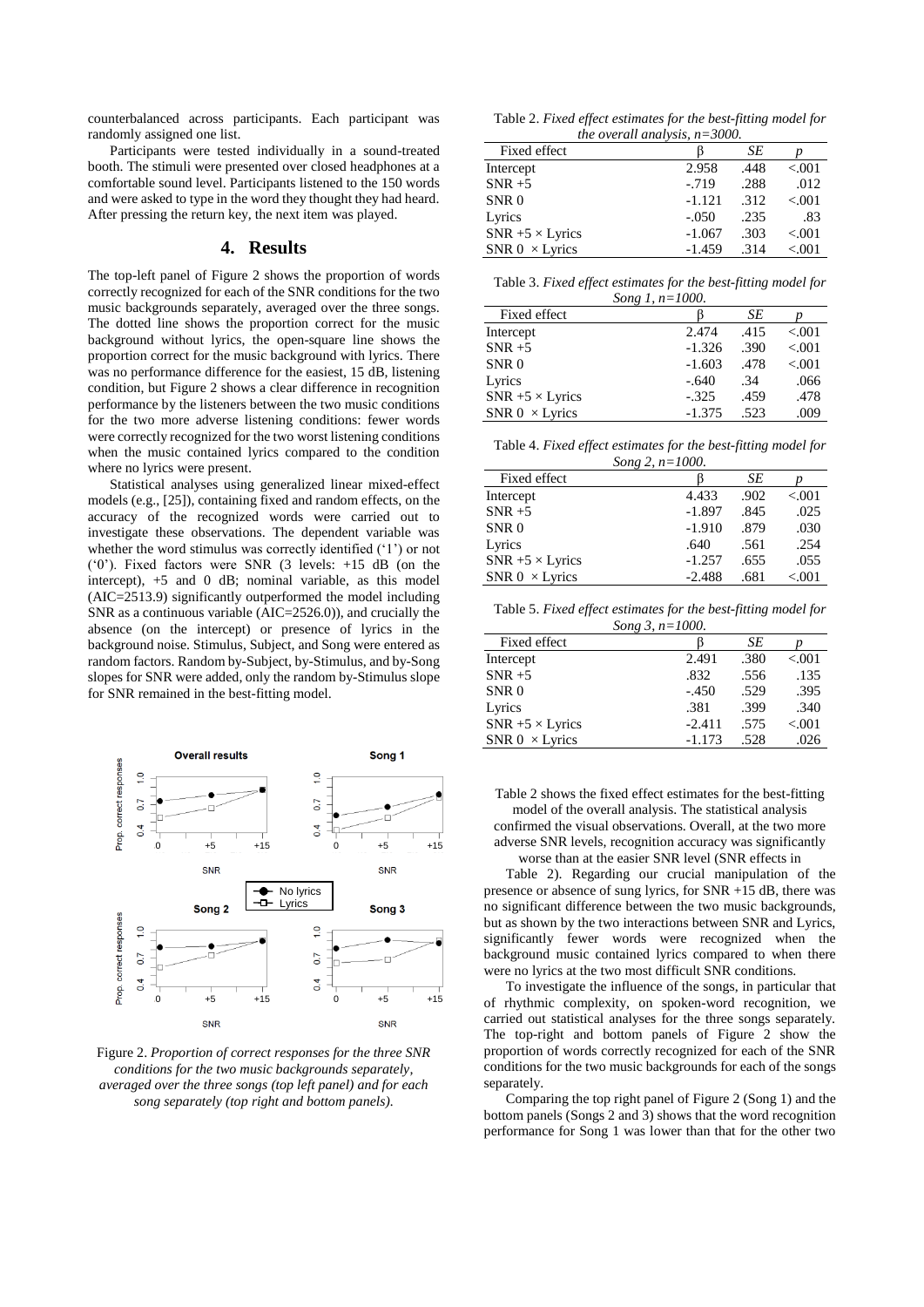songs. Song 1 is thus an inherently better masker than Songs 2 and 3. We get back to this finding in the General Discussion. The key observation is that for all songs, the Music-Only condition outperforms the Lyrics condition.

Tables 2-4 show the fixed effect estimates for the bestfitting model of the per-song analyses. The biggest difference between the three songs is in the interactions between SNR and Lyrics. For all songs, at SNR 0 dB significantly fewer words were recognized when the background music contained lyrics compared to when there were no lyrics. For Song 3, this effect was also found for SNR +5 dB, and it was marginally present for Song 2 at SNR +5 dB.

## **5. General discussion**

This work investigates the influence of the presence of lyrics and the complexity of the music in background music on spoken-word recognition. To that end, Dutch native listeners were tested on a CVC word-identification task in Dutch with background music, crucially with and without the presence of lyrics, at three different SNRs, and using three different songs with differences in music complexity. The key finding is that at the two worst SNR conditions, words in the Music-Only condition were significantly better recognized than words in the Lyrics condition. So, indeed, background music with sung lyrics has a larger masking effect on spoken-word recognition than background music without lyrics.

Additionally, differences were observed between the masking effects of the three songs that served as background music. Overall, listeners gave fewer correct answers to Song 1 than to the other two songs. The complex rhythm, involving swing timing, of Song 1 could be the source of a larger energetic masking effect compared to the music structures of Songs 2 and 3. Since the stimuli are 500-1000 ms in length, and the beats per minute (bpm) rates of the songs vary between 76–118 bpm, there are only 1–2 main beats per stimulus. However, for Song 1, many percussion notes are present between the main beats, as reflected by the spacing of the energy in [Figure 1.](#page-1-1) This explanation would put the observation in line with findings fro[m \[8\],](#page-4-7) which found a larger masking effect for faster tempos. Note that the tempo of Song 1 in bpm is slower than that of Song 3. However, the number of percussion notes heard by participants was effectively larger for Song 1. Future research will investigate the relationship between the proportion of 'glimpses' that are available to the listener [\[13\]](#page-4-12) and the music complexity to get a grip on the amount of energetic masking caused by different music complexities.

The effect of the presence of lyrics was only found when the music was relatively loud in comparison to the target speech. The easiest listening condition did not show a difference in word recognition performance between the Music-Only and the Lyrics condition. Moreover, for Song 1 this effect was only found at the most difficult listening condition, while for the other two songs this difference was present for the two worst listening conditions (marginally so for Song 2), suggesting that the sung lyrics in Songs 2 and 3 are better maskers than the sung lyrics in Song 1. The relative energy of the singers' voices with respect to the other instruments in the song could play a role, and is an interesting perspective for future work. We note that the number of singers does not appear to impact speech perception. In contrast to Song 2 and 3, Song 1 has multiple vocalists singing in unison. An increase in background speakers results in an increase of the masking effect [\[16\],](#page-4-15) so if the number of vocalists were to play a role, we would have expected a larger masking effect for Song 1 compared to Songs 2 and 3.

Finally, the results on the presence of lyrics appear to hint at a larger masking effect of a familiar language. The language in Song 1 appears to be West African Coastal English, which implies distinctive phonetics and possibly also an influence of tone. As such, the English of Song 2 and Song 3 is expected to be more familiar to the ears of the native Dutch language participants, who on a daily basis hear mostly English spoken in professional settings and Western entertainment. If the language of Song 2 and Song 3 is indeed more familiar, the results could point towards a larger masking effect of a known language. This finding would then be in line with results showing that listeners experience a larger masking effect from background babble when they understand the language of the speech in the background (e.g., [\[26\]](#page-4-25)[,\[27\]\)](#page-4-26). Note that due to the length of the stimuli, only word fragments and very rarely complete words are captured. For this reason, we would more readily expect an effect due to the phonetics of the lyrics language than an effect of familiarity with the language.

#### **6. Conclusions and outlook**

To our knowledge, this is the first study investigating the effect of background music with and without lyrics on spoken-word recognition. Our experimental results extend existing knowledge on the effect of different masker types on spokenword recognition. Importantly, they also provide a baseline for the impact of background music on conversation in social settings. On one hand, isolated words are more difficult to recognize than words in context, so the adverse effects we observed could be expected to be worse than in more natural conversational settings. On the other hand, words are easier to recognize in a carefully controlled lab situation where the stimuli are played over headphones in a sound-proof booth compared to a more natural listening setting where listeners are typically at a (small) distance from one another.

The process of designing the experiment to isolate the impact of lyrics led to an interesting list of other factors that potentially influence how music affects conversations in social settings. Above, we already mentioned listener familiarity with the language of the lyrics, and the relative sound power of the singers with respect to the instruments as important. Additionally, there are factors that are related to the ability of listeners to separate streams of sounds. In our study, Song 1 had swing timing, and could be perceived as less predictable to listeners than Song 2 or 3, with straight timing. The ability to separate streams has been related to speech comprehension [\[28\].](#page-4-27) To understand how listeners' ability to anticipate the rhythm impacts word recognition, we can move, in the future, to longer samples with more than 1-2 main beats. Further, the age of the listener is also expected to play a role, cf. [\[6\]](#page-4-5)[,\[7\],](#page-4-6) as well as the musical background of the listener, familiarity with the genre, and familiarity with the specific song cf. [\[6\],](#page-4-5)[\[7\]](#page-4-6)[,\[29\].](#page-4-28)

# **7. Acknowledgements**

Odette Scharenborg was sponsored by a Vidi-grant from NWO (grant number: 276-89-003). Martha Larson was supported in part by EU FP7 project no. 610594 (CrowdRec). The authors would like to thank the student assistants of the lab of O.S. for help in setting up and running the experiments. We would also like to thank Kollekt.fm and Coffee and Coconuts for helping understand music relevant for social interaction environments, and providing us with sample songs.